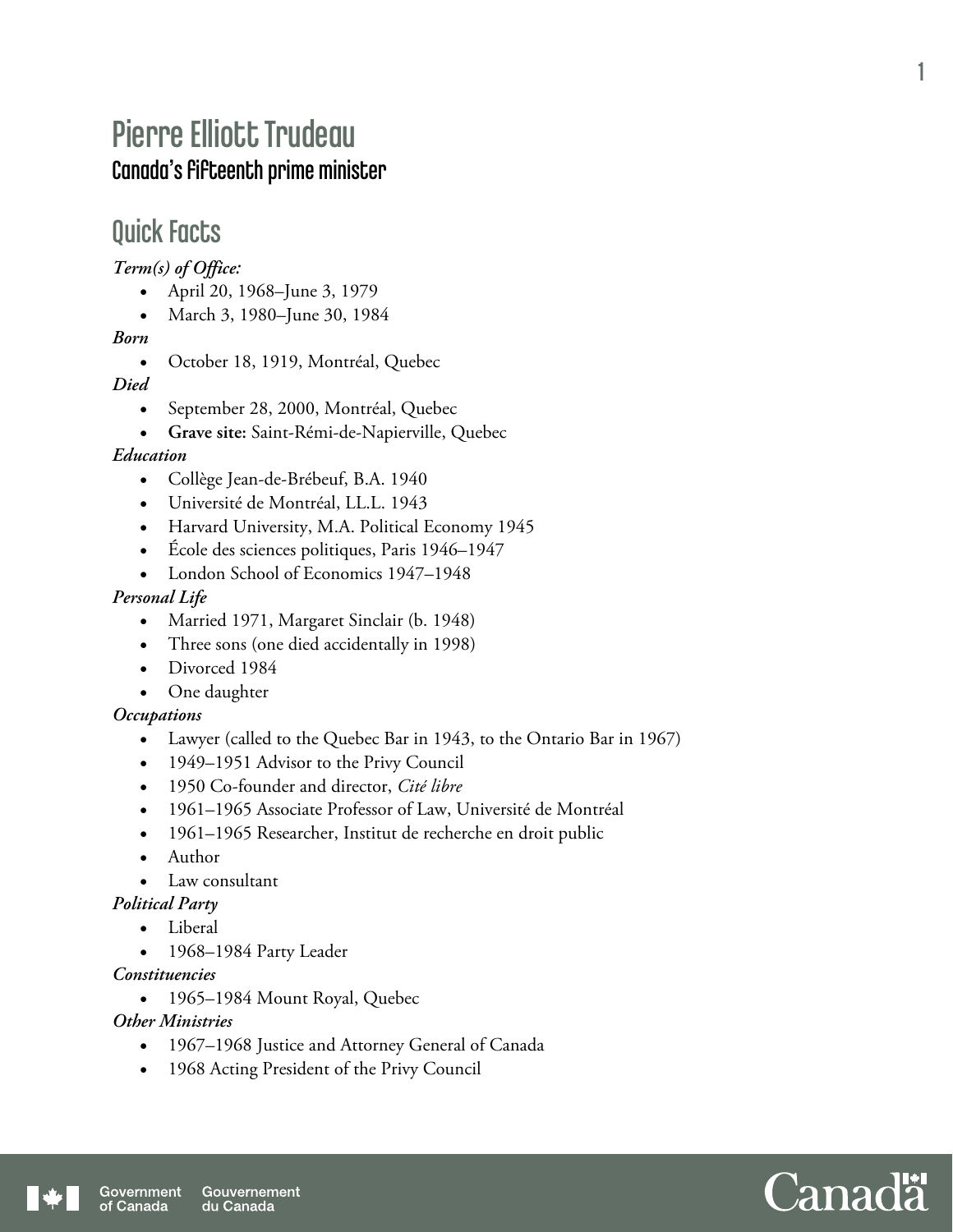#### *Political Record*

- Official Languages Act 1969
- October Crisis (implementation of War Measures Act) 1970
- Appointed Muriel McQueen Fergusson first woman Speaker of the Senate 1972
- Wage and Price Controls 1975
- Leader of the Opposition 1979–1980
- Significant role in the victory of the "No" forces in the Quebec Referendum on Sovereignty-Association 1980
- Appointed Jeanne Sauvé first woman Speaker of the House of Commons 1980
- Canadian Charter of Rights 1982
- Constitution Act 1982
- Appointed Jeanne Sauvé, Canada's first woman governor general 1984

## **Biography**

*I believe a constitution can permit the co-existence of several cultures and ethnic groups with a single state.*—Pierre Trudeau, September 30, 1965

Pierre Trudeau held his philosophy of one Canada and a strong federal government before he became prime minister and he maintained it throughout his political career. His response to the Front de libération du Québec (FLQ) crisis, his rejection of the Quebec separatist movement, as well as his patriation of the Constitution and promotion of official bilingualism are all manifestations of this belief.

Pierre Elliott Trudeau was born in Montréal in 1919; his father was Québécois, his mother of Scottish descent. He went to a local school, Académie Querbes, and then to the Jesuit college, Jean-de-Brébeuf. In spite of the Depression, Trudeau's father prospered in the 1930s and the family toured Canada and Europe frequently. While studying law at the Université de Montréal, Trudeau was conscripted into the army and joined the Canadian Officers Training Corps under the wartime National Resources Mobilization Act of 1940. Trudeau was opposed to conscription.

After graduating in 1943, he passed his bar exams, and then enrolled in a Master's program at Harvard. In 1946, he went to Paris to study at the École des sciences politiques, and then at the London School of Economics in Britain. By 1948, Trudeau was on a backpacking tour of Eastern Europe, and the Middle and Far East, areas of considerable turbulence in the post-war world. After many adventures, he arrived back in Canada the following year.

Trudeau worked in Ottawa as advisor to the Privy Council Office before returning to Montréal. He began supporting labour unions, especially during the Asbestos Strike, and criticized the repression of the Union Nationale under Premier Duplessis. With other outspoken intellectuals,



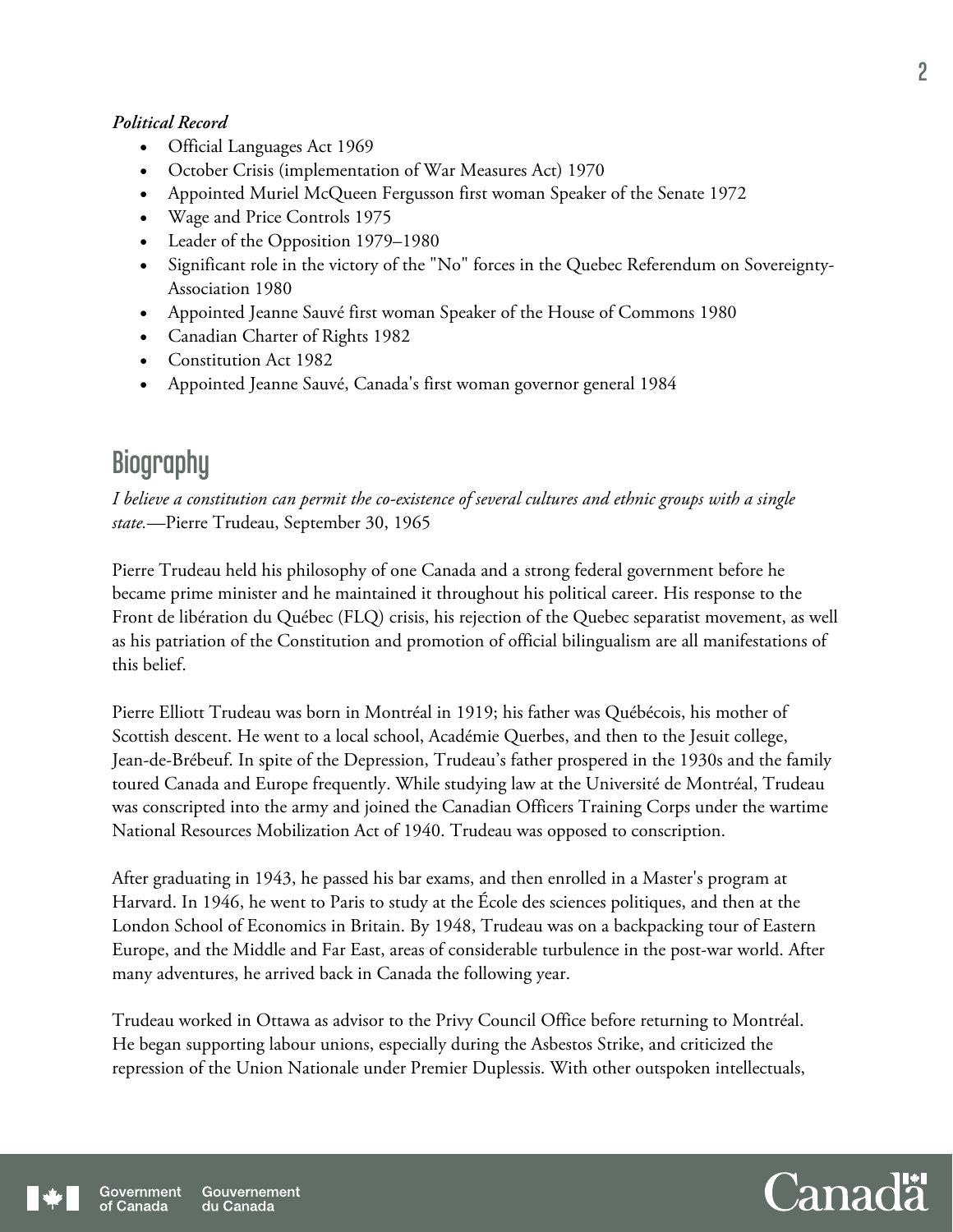Trudeau started the journal *Cité Libre* as a forum for their ideas. In 1961, he began teaching law at the Université de Montréal.

In 1965, the Liberal party was looking for potential candidates in Quebec; Trudeau and two of his colleagues, Jean Marchand and Gérard Pelletier, were invited to run for the party in the federal election that year. They won their seats, and in April 1967, Trudeau became Minister of Justice. Within a year, he had reformed the divorce laws and liberalized the laws on abortion and homosexuality.

When Lester Pearson resigned as prime minister in 1968, Trudeau was invited to run as a candidate. He won the Liberal leadership convention and called an election immediately after. Capitalizing on his extraordinary popular appeal, labelled "Trudeaumania" by the press, he won a majority government. One of the most important bills passed by his government was the Official Languages Act, guaranteeing bilingualism in the civil service.

A serious threat to national security occurred in October 1970, when the terrorist group, Front de libération du Quebec (FLQ), abducted James Cross, the British Trade Commissioner to Canada and Pierre Laporte, the Quebec Minister of Labour and Immigration. Quebec Premier Robert Bourassa appealed for help and Prime Minister Trudeau imposed the War Measures Act. The terrorists assassinated Pierre Laporte and the army arrested hundreds of people who were held without charges. The October Crisis, as it was called, came to an end in December when James Cross was released.

In 1972, the Liberals were returned with a minority government, but regained a majority in 1974. This decade experienced a period of high inflation, which Trudeau's government attempted to contain with wage and price controls. These economic difficulties and a sense of alienation in Western Canada led to the defeat of the Liberals in 1979. Deciding not to serve as leader of the Opposition, Trudeau announced his resignation from politics. However the Conservative comeback was short lived when their minority government was defeated seven months later. Trudeau was persuaded to return as party leader and the Liberals won the election the following year.

His last term in office was devoted to national unity in opposition to the separatist goals of the Parti Québécois who governed Quebec. Trudeau campaigned vigorously for the "No" supporters in the Quebec referendum on sovereignty-association in 1980. He also set about patriating the Constitution and drafted a Canadian Charter of Rights and Freedoms. The cooperation of the provinces was required to accomplish this; the 18-month federal-provincial negotiations were drawn-out and highly contentious, with dissenting ministers and rulings from the Supreme Court and various provincial courts. Consent was finally achieved in 1982, but without the cooperation of Quebec Premier René Lévesque. In a ceremony on Parliament Hill, the Queen signed Canada's new Constitution Act on April 17, 1982.

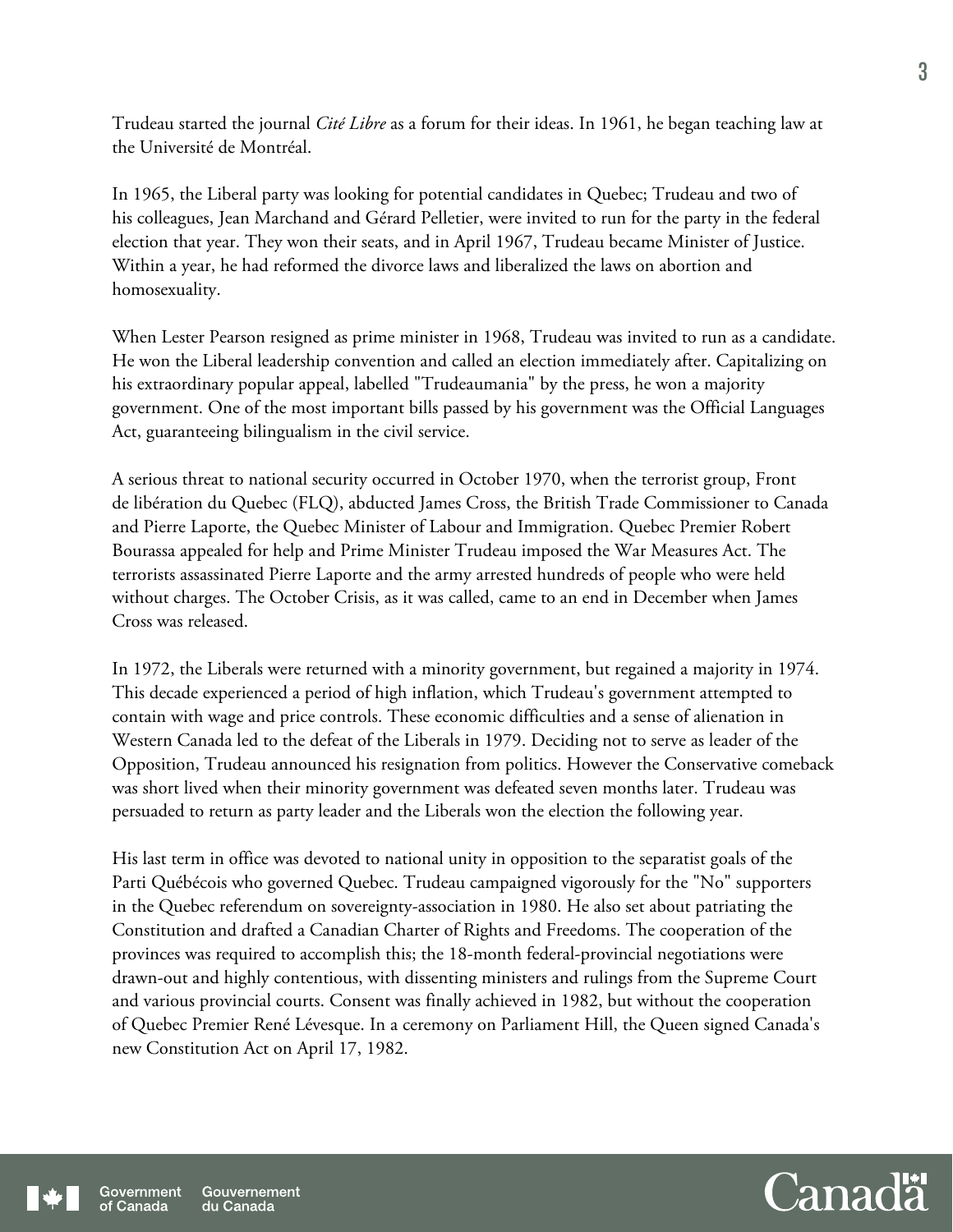Having accomplished his goal of strengthening Canadian federalism, Trudeau turned his attention to international affairs, campaigning for world peace and improving the relationship between the industrialized nations and Third World countries.

After a total of 16 years as prime minister, he resigned from politics in 1984. He returned to practicing law, travelled extensively and published his memoirs. His death on September 28, 2000, just short of his 81st birthday, prompted an outpouring of grief and tributes from across the country.

# International Relations

As prime minister, one of Trudeau's first objectives was to recognize the People's Republic of China as a legitimate government. Canada did this in October 1970.

As a protest against white-majority rule in South Africa, Canada declared an arms embargo against that country in 1970 and withdrew from a trade assistance program in 1979 that effectively ended the preferential tariff that South Africa had enjoyed since 1932.

U.S. President Nixon brought in a number of economic measures in 1971, including a surcharge on dutiable imports. This threatened Canadian trade and employment, but Trudeau was able to negotiate some exemptions for Canada.

Trudeau's government wanted to lessen the economic and cultural influence of the United States and in 1972, proclaimed a "Third Option" for Canada, strengthening ties with Europe and Japan and depending less on the U.S.A. and Great Britain. In 1973, Trudeau established the Foreign Investment Review Agency as a result of concerns over foreign investment in Canadian companies. Trudeau ordered a complete review of Canada's foreign policy and defence policy. He wanted to put more emphasis on Canada's own priorities rather than those of NATO, but Canada continued to honour its commitments to NATO. In 1976, Canada and the European Economic Community granted each other most-favoured-nation status, and some similar arrangements were made with Japan, but the "Third Option" proved not to be realistic, because Canadian economic and defence concerns are inevitably very closely linked to the United States.

Although initially sceptical about the Commonwealth, Trudeau became a supporter and it gave him the opportunity to meet with leaders from Third World countries. He also supported the Francophone community internationally in the Organisation internationale de la Francophonie.

In 1976, Canada was admitted to the G7 or Group of Seven countries originally founded to foster economic coordination. When Trudeau attended the Summit in Puerto Rico, he wanted to expand the focus of the G7 to promote democracy and human rights.

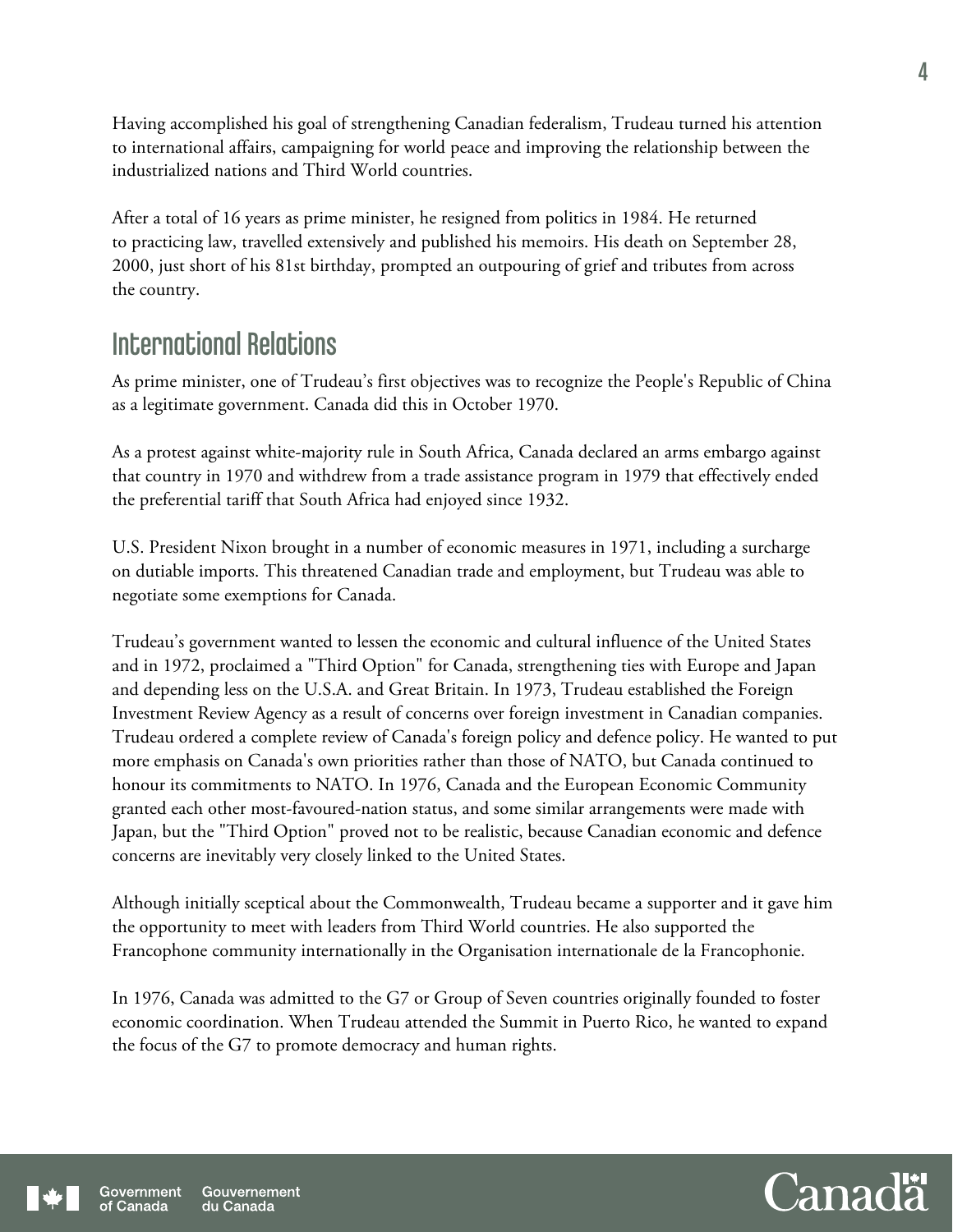Trudeau updated the Immigration Act of 1952. He set up a task force, which resulted in the "Green Paper". The Immigration Act of 1976 placed more emphasis on practical training rather than education, allowed families of immigrants to enter the country and expanded refugee sponsorship.

In the early 1980s, Trudeau's top priority was to patriate the Constitution, so that the last step in Canada's legal independence was achieved, the right to amend its Constitution. The Queen signed the proclamation of the new Constitution Act during a ceremony on Parliament Hill, April 17, 1982.

Late in 1983, Trudeau launched a "Peace Initiative." He travelled to Europe, Asia, and finally Washington, speaking to government leaders and advocating several measures relating to disarmament. He was received politely but his efforts did not have much effect on the foreign policy of the other nations.

### **Anecdote**

### A prime minister in disguise

Pierre Trudeau has a reputation as Canada's most flamboyantly dressed prime minister. More than once in his life his unusual taste in clothing has landed him in hot water. While at university during the war, he came across some 19th-century German military uniforms in the attic of a friend. Trudeau and his pal decided it would be a great joke to visit some friends dressed up as Prussian officers. They roared off on motorcycles with the pointed steel helmets on their heads, startling all those they met on the road!

While backpacking in the Middle East in 1948, Trudeau adopted the local costume and grew a beard. So well did he blend in with the inhabitants that he was mistaken for a Jewish spy by Arab soldiers in Jerusalem! Only the intervention of a Roman Catholic priest spared Trudeau from being charged with espionage, a crime punishable by death!

After he became a member of Parliament in 1965, Trudeau often upset his conservatively dressed colleagues in the House of Commons with his casual attire. His long hair, sandals and loosely tied cravat were definitely beyond the usual standards of dress in Parliament, and he was upbraided for them by former Prime Minister John Diefenbaker!



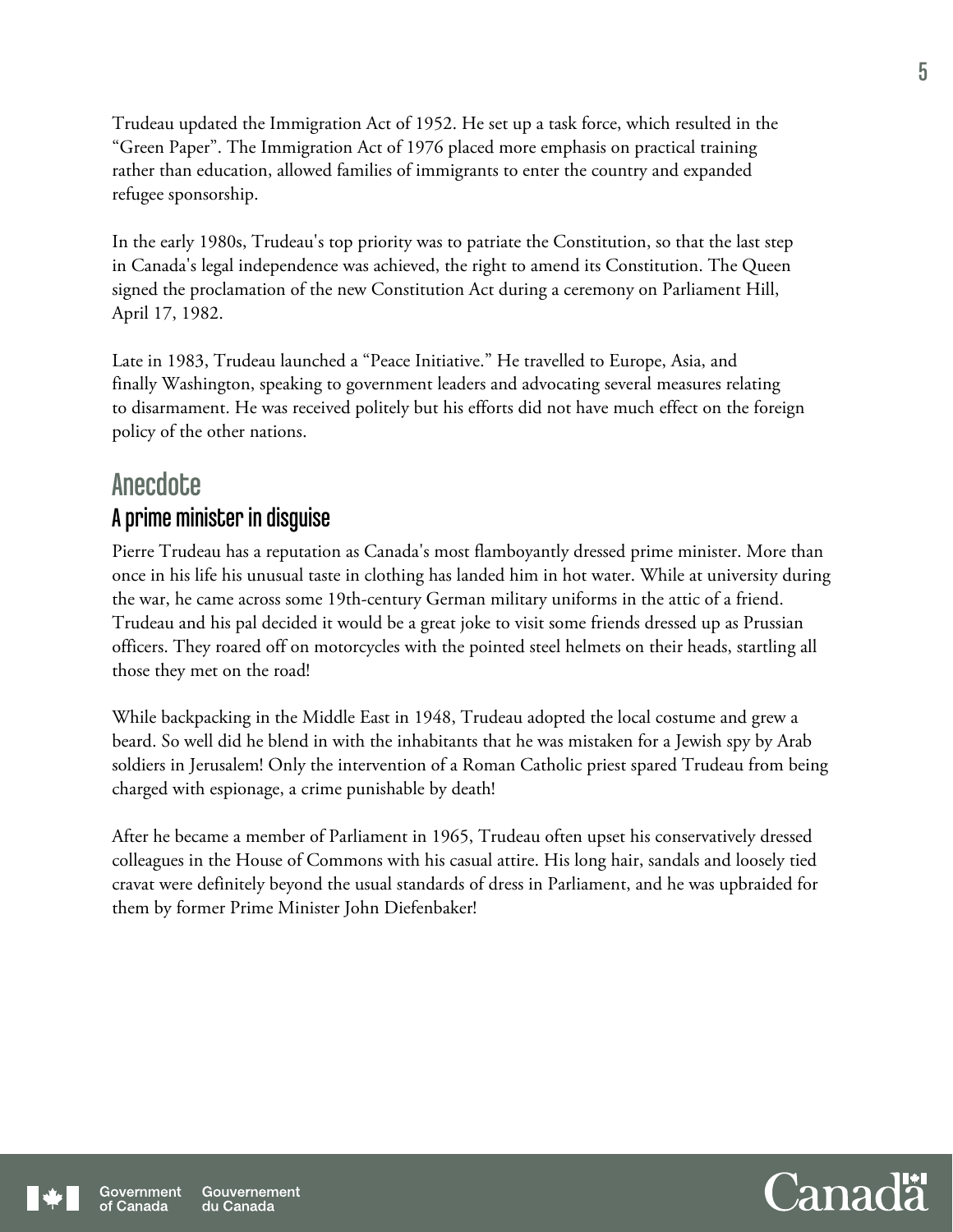# **Bibliography**

Axworthy, Thomas S., and Pierre Elliott Trudeau, eds. *Towards a Just Society: The Trudeau Years.* Markham, Ont.: Viking, 1990.

Bergeron, Gérard. *Notre miroir à deux faces: Trudeau-Lévesque.* Montréal: Québec/Amérique, 1985.

Butler, Rick, and Jean-Guy Carrier, eds. *The Trudeau Decade.* Toronto: Doubleday Canada, 1979.

Butson, Thomas G. *Pierre Elliott Trudeau*. New York: Chelsea House, 1986.

*Canada's Prime Ministers, 1867–1994.* [Ottawa]: National Archives of Canada, 1994.

*Canada's Prime Ministers, 1867–1994: Biographies and Anecdotes.* [Ottawa]: National Archives of Canada, [1994].

Clarkson, Stephen. *Trudeau and Our Times.* Toronto: McClelland & Stewart, 1990–1994.

Cohen, Andrew, and J.L. Granatstein, eds. *Trudeau's Shadow: The Life and Legacy of Pierre Elliott Trudeau.* Toronto: Vintage Canada, 1999.

Couture, Claude. *Paddling with the Current: Pierre Elliott Trudeau, Étienne Parent, Liberalism and Nationalism in Canada.* Edmonton: University of Alberta Press, 1998. Issued also in French: *La loyauté d'un laïc.* 

English, John. *Citizen of the World: The Life of Pierre Elliott Trudeau, Volume 1 1919–1968*. Toronto: Random House, 2006.

Granatstein, J.L. and Norman Hillmer. *Prime Ministers: Ranking Canada's Leaders*. Toronto: Harper Collins, 1999.

Griffiths, Linda. *Maggie & Pierre: A Fantasy of Love, Politics and the Media: A Play.* Vancouver: Talonbooks, 1980.

Gwyn, Richard. *The Northern Magus: Pierre Trudeau and Canadians*. Toronto: McClelland & Stewart, 1980.

Kirton, John. "Canada, the G7, and the Denver Summit of the Eight: Implications for Asia and Taiwan." University of Toronto Library and the G8 Research Group http://www.g7.utoronto.ca/scholar/kirton199701/tai2.htm (August 4, 2009)